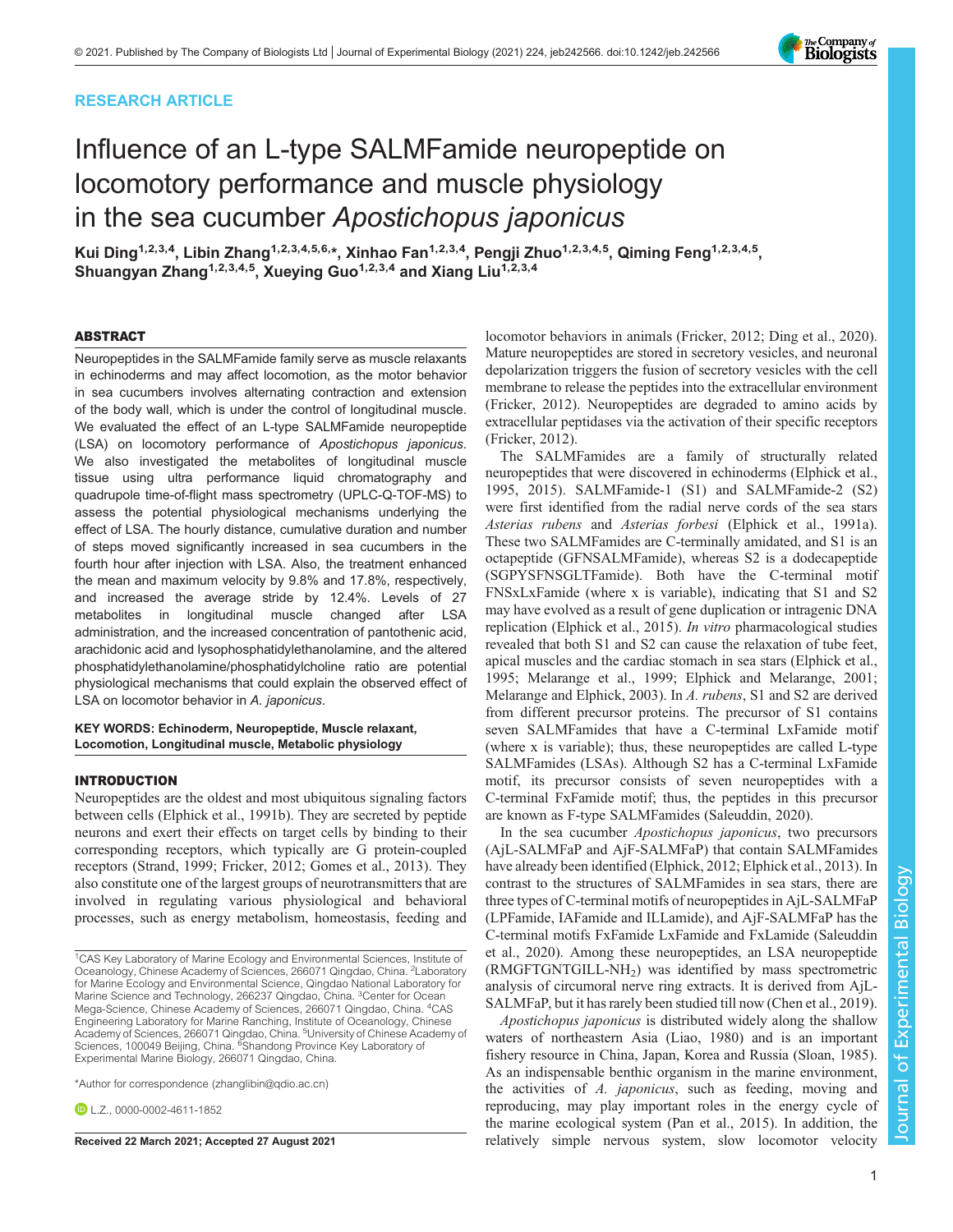(<3 mm s−<sup>1</sup> ) and coelomic fluid that might be the vehicle for hormonal or neurosecretory activity make A. japonicus a perfect model species for studying the behavioral endocrinology of marine invertebrates (O'[Shea and Schaffer, 1985; Byrne, 2001](#page-7-0); [Pan et al., 2015](#page-7-0)).

Previous expression and pharmacological studies on SALMFamides in sea cucumbers indicated their involvement in intestine and longitudinal muscle relaxation [\(Díaz-Miranda and](#page-7-0) [García-Arrarás, 1995; Díaz-Miranda et al., 1995; Ohtani et al.,](#page-7-0) [1999](#page-7-0)). However, little is known about the behavioral actions of SALMFamides and their underlying physiological mechanisms in sea cucumbers, especially the neuropeptides derived from the LSA precursor. The aim of this study was to investigate the effect of the LSA RMGFTGNTGILL-NH<sub>2</sub> on locomotory performance in A. japonicus and to evaluate changes in metabolite levels and metabolic pathways in longitudinal muscles that might underlie the physiological mechanisms that are involved in the effect of LSA on locomotion. We used infrared photography and professional behavioral analysis software to evaluate the locomotor behavior and applied ultra-performance liquid chromatography and quadrupole time-of-flight mass spectrometry (UPLC-Q-TOF-MS) to investigate the metabolomic characteristics of longitudinal muscles in A. japonicus.

### MATERIALS AND METHODS Synthesis of LSA

The neuropeptide LSA is derived from the LSA precursor AjL-SALMFaP in A. japonicus, and its sequence and molecular formula are RMGFTGNTGIL-NH<sub>2</sub> and  $C_{56}H_{95}N_{17}O_{15}S_1$ , respectively [\(Rowe et al., 2014\)](#page-7-0). Amidation of the C-terminal leucine in LSA was identified by mass spectrometric data [\(Chen et al., 2019](#page-7-0)). The solid-phase peptide synthesis method was used to produce LSA, and the structure of the synthesized LSA was established by mass spectroscopy. These procedures were performed by Shanghai Jill Biochemical Co., Ltd (Shanghai, China). The molecular mass of the synthesized LSA was 1278.55 g mol<sup>-1</sup>, and its purity was 99.32%. LSA was stored at −20°C until use.

### Animal rearing and maintenance

Sea cucumbers, Apostichopus japonicus (Selenka 1867), were obtained from an outdoor pond at the port of Zhuwang, Laizhou, China (37°15.656′N, 119°53.985′E). They were transferred to our laboratory in Qingdao and placed in 1500 l cylindrical aquariums filled with aerated sand-filtered seawater (water temperature 15±0.5°C, salinity 30‰, dissolved oxygen content 8.5 mg l−<sup>1</sup> , pH 8.0). Sea cucumbers were fed a mixed diet (70% sea mud, 30% Sargassum powder) once a day, and the diet was put into each aquarium evenly at 08:00 h. Before feeding, feces and residual food were siphoned carefully, and half of the water in each aquarium was exchanged. The animals were maintained in these aquariums for 2 weeks.

# LSA treatment, behavioral video acquisition and data analysis

Twenty-four healthy sea cucumbers were removed from the aquariums, weighed and randomly allocated to the control and LSA-treated (LSA) groups (99.6 $\pm$ 13.8 g, n=12 individuals/group). Each sea cucumber was placed in one of 24 identical glass tanks  $(50\times50\times50$  cm, water depth 17 cm) in order to record video of the locomotor behavior of each individual. A white acrylic plate was placed on the bottom of each experimental tank to highlight the sea cucumber and facilitate behavioral data analysis. An infrared camera

(Hikvision DS-2CD3310D-I, 4 mm, Hangzhou, China) was fixed above each tank by a bracket, and the field of view was adjusted manually. The study was carried out under full dark conditions. Before the start of the experiment, sea cucumbers were placed in their tanks for 24 h to allow them to adapt to the experimental conditions [\(Ding et al., 2019\)](#page-7-0). The locomotor behavior of each sea cucumber was recorded for 3 h before injection. LSA was dissolve in  $1\times$ phosphate-buffered saline (PBS) solution and diluted to  $10^{-3}$  mol  $1^{-1}$ with sterilized sea water; each sea cucumber in the LSA group was injected with this LSA solution on the middle of the back of the body (injected volume/weight=0.1%) [\(Kato et al., 2009\)](#page-7-0), and the final concentration of LSA in the sea cucumber was 10−<sup>6</sup> mol l−<sup>1</sup> . The sea cucumbers in the control group were injected with a mixed solution of 1× PBS and sterilized sea water (injected volume/weight=0.1%), and the concentration of  $1 \times PBS$  was identical to that of the LSA solution. Under dim red light, a 1 ml syringe (JIANSH®, Luohe, China) with a 0.3 mm microneedle was used for injection ([Pinillos et al., 2001](#page-7-0)). The locomotory activities of each sea cucumber were recorded for 9 h after injection ([Ding et al., 2020\)](#page-7-0).

EthoVision XT (10.1) software (Noldus Inc., Wageningen, The Netherlands) was used to quantify the locomotory performance of each sea cucumber. The behavioral indicators of locomotion in this study included total distance moved, cumulative duration of movement per hour, and mean and maximum velocity after injection. In addition, the number of steps (one contraction and relaxation of the sea cucumber body was defined as one step) that the sea cucumber moved per hour was counted, and the average stride length, frequency and velocity were calculated. One-way analysis of variance followed by Tukey's post hoc multiple comparison tests conducted with SPSS 20.0 software were used to analyze the behavioral data. A probability level of  $P<0.05$  was considered to be statistically significant.

# Longitudinal muscle tissue collection and UPLC-Q-TOF-MS metabolomics analysis

In this experiment, 48 healthy sea cucumbers were divided randomly into two groups (control and LSA groups, each with  $n=24$ ) and used to take samples of longitudinal muscle tissues for UPLC-Q-TOF-MS analysis. The sea cucumbers in the control and LSA groups were treated in the same way as described above for the behavioral study. The locomotion experiment revealed that significant differences between the control and LSA groups occurred 4 h after injection. Therefore, the longitudinal muscle tissues of each sea cucumber were collected at this time point. Before dissection, sea cucumbers were anesthetized using magnesium sulfate  $(0.4 \text{ mol } l^{-1})$ , which is considered to be an effective method with minimal negative effects on this species [\(Zhou et al., 2014\)](#page-8-0). About 2 g of muscle tissue were removed from each sea cucumber, washed with ultrapure water, dried with absorbent paper, placed in a sterile tube and stored in a −80°C freezer. Muscle tissues from three specimens in each group were combined as one sample for the UPLC-Q-TOF-MS metabolomics test, which was used to detect the change of muscle metabolites after LSA administration. The procedures were the same as those described by [Ding et al. \(2019\).](#page-7-0)

After inputting the raw UPLC-Q-TOF-MS data of longitudinal muscles into Progenesis QI software, a data matrix, including massto-charge ratio  $(m/z)$  values, peak intensity and retention time (RT), was produced. The main parameters were at default settings. Lowweight ions were eliminated (relative standard deviation >30%), and then we used the method of quality control-based robust LOESS signal correction to correct the data. The significantly changed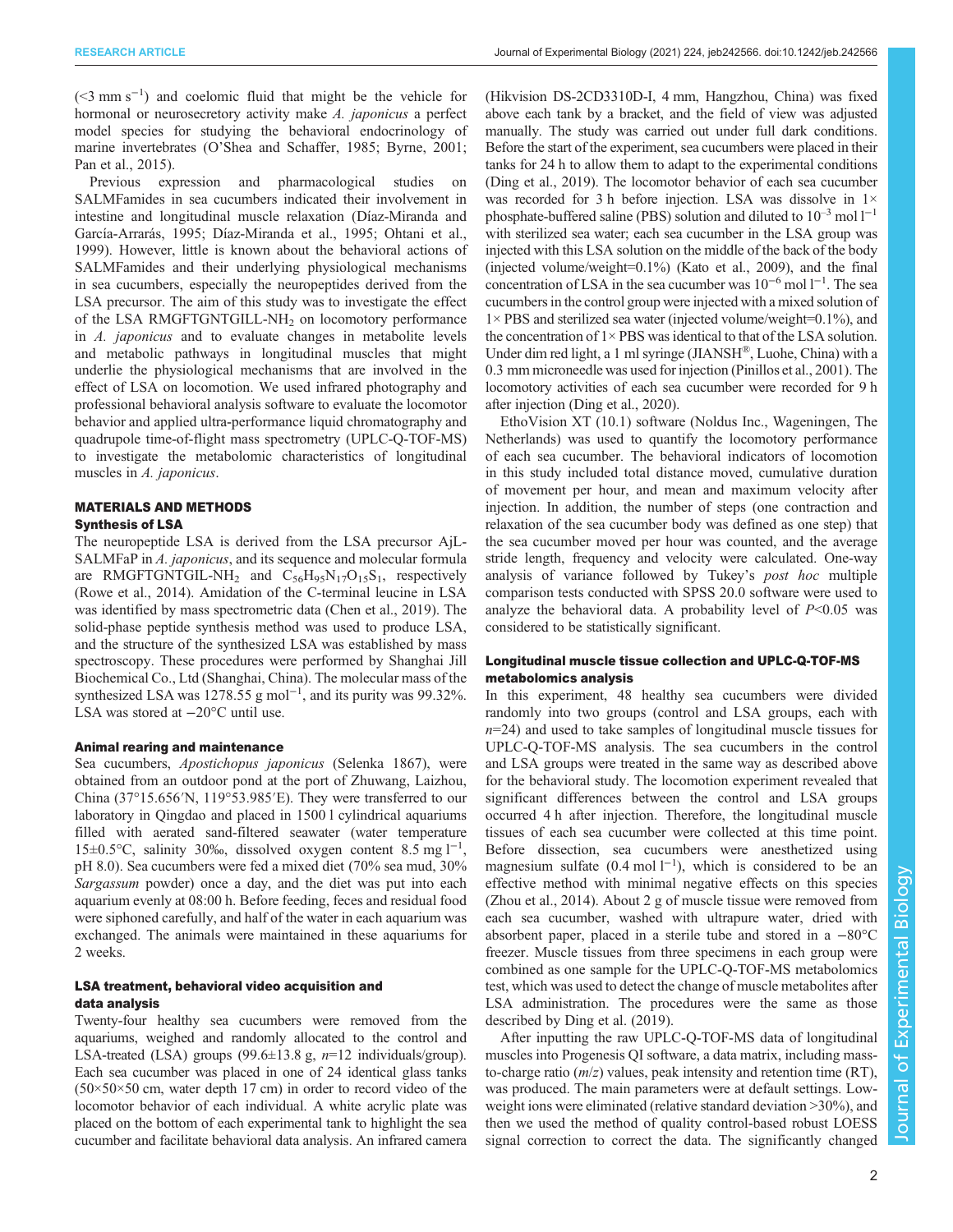<span id="page-2-0"></span>

| Table 1. Longitudinal muscle metabolites with concentrations that differed significantly between the control and L-type SALMFamide |  |  |  |  |
|------------------------------------------------------------------------------------------------------------------------------------|--|--|--|--|
| neuropeptide (LSA) groups                                                                                                          |  |  |  |  |

| Metabolite                           | lon mode | Mass (Da) | RT (min) | <b>VIP</b> | $\mathsf{FC}_{(\mathsf{LSA/control})}$ | $\mathsf{P}$ |
|--------------------------------------|----------|-----------|----------|------------|----------------------------------------|--------------|
| 6-Carboxy-5,6,7,8-tetrahydropterin   | neg      | 212.070   | 0.631    | 5.197      | 1.294                                  | 0.023        |
| (E)-C-HDMAPP                         | neg      | 259.023   | 0.669    | 3.503      | 1.868                                  | 0.018        |
| L-Hypoglycin A                       | pos      | 124.075   | 1.497    | 1.487      | 1.687                                  | 0.003        |
| Pantothenic acid                     | pos      | 242.100   | 1.497    | 4.558      | 1.868                                  | 0.004        |
| Pro Met Ser Glu                      | pos      | 463.186   | 1.497    | 2.876      | 2.034                                  | 0.007        |
| PS(O-20:0/20:3(8Z,11Z,14Z))          | neg      | 808.585   | 10.555   | 2.812      | 1.214                                  | 0.031        |
| PE(19:0/22:2(13Z,16Z))               | neg      | 858.621   | 10.987   | 3.876      | 0.692                                  | 0.019        |
| Ganodosterone                        | pos      | 834.642   | 11.646   | 5.851      | 1.222                                  | 0.015        |
| Cer(d18:0/22:0)                      | pos      | 646.612   | 12.643   | 1.301      | 1.273                                  | 0.015        |
| Margaroylglycine                     | pos      | 672.589   | 13.461   | 2.552      | 1.383                                  | 0.044        |
| N-Glycoloylganglioside GM2           | pos      | 766.618   | 13.783   | 1.028      | 1.770                                  | 0.044        |
| PC(20:0/22:6(4Z,7Z,10Z,13Z,16Z,19Z)) | pos      | 844.624   | 13.999   | 2.519      | 1.169                                  | 0.041        |
| LysoPE(0:0/14:1(9Z))                 | neg      | 424.237   | 4.745    | 1.013      | 1.872                                  | 0.006        |
| Arachidonic acid                     | neg      | 303.233   | 5.975    | 2.486      | 1.387                                  | 0.003        |
| 15-HETE-T                            | neg      | 408.221   | 6.072    | 1.511      | 0.332                                  | 0.030        |
| N-Arachidonoyl taurine               | neg      | 410.237   | 6.757    | 2.076      | 0.507                                  | 0.039        |
| 5,6-Dehydro arachidonic acid         | neg      | 301.217   | 8.090    | 1.437      | 0.534                                  | 0.021        |
| PA(14:1(9Z)/18:1(9Z))                | neg      | 625.423   | 8.090    | 1.202      | 0.234                                  | 0.019        |
| Decanoylcholine                      | neg      | 259.244   | 8.820    | 1.308      | 0.519                                  | 0.011        |
| Sodium tetradecyl sulfate            | neg      | 361.169   | 8.820    | 1.187      | 0.616                                  | 0.022        |
| NNAL-N-glucuronide                   | neg      | 385.147   | 8.820    | 1.638      | 0.482                                  | 0.021        |
| Tiracizine                           | neg      | 403.158   | 8.820    | 3.476      | 0.442                                  | 0.015        |
| Muricoreacin                         | neg      | 629.455   | 8.820    | 2.687      | 0.508                                  | 0.015        |
| PS(20:3(8Z,11Z,14Z)/0:0)             | neg      | 528.273   | 9.053    | 1.338      | 1.348                                  | 0.044        |
| PC(19:0/0:0)                         | neg      | 536.372   | 9.195    | 1.150      | 0.334                                  | 0.018        |
| Cer(d16:1/22:0)                      | pos      | 616.566   | 9.541    | 1.096      | 2.047                                  | 0.002        |
| MG(0:0/20:3(11Z,14Z,17Z)/0:0)        | pos      | 778.616   | 9.600    | 1.596      | 1.574                                  | 0.018        |

Data include the ion mode (positive, pos; or negative, neg), mass (compound molecular weight), retention time (RT), variable importance in the projection (VIP), fold-change (FC) and P-value of the metabolites. PS, phosphatidylserine; PE, phosphatidylethanolamine; PC, phosphatidylcholine; PA, phosphatidic acid; MG, monoacylglyceride.

metabolites between the control and LSA groups were identified by partial least squares discriminant analysis (PLS-DA), orthogonal partial least squares discriminant analysis (OPLS-DA), fold-change (FC) analysis and the t-test on the UPLC-MS data. PLS-DA is a supervised analysis method, and it affords a comprehensive reflection of the distinction between the control and treatment groups [\(Boulesteix and Strimmer, 2007\)](#page-7-0). Based on PLS-DA, OPLS-DA corrects the orthogonal transformation, which can filter out the noise irrelevant to classification information and improve the analytical ability and effectiveness of the model. In addition, the variable importance of projection (VIP) values was also calculated in the model. The metabolic biomarkers of the present study meet three requirements: VIP>1, FC>1.2/<0.8333, q<0.05. Finally, significant metabolites were searched in the Kyoto Encyclopedia of Genes and Genomes (KEGG) biochemical databases to annotate related metabolic pathways.

# Ethical note

All procedures of the present study were performed under the Regulations of the Administration of Affairs Concerning Experimental Animals of China, as well as the Regulations of the Administration of Affairs Concerning Experimental Animals of Shandong Province. This work was approved by the Animal Welfare Committee of the Institute of Oceanology, Chinese Academy of Sciences ( permit no. IOCAS 2019.06-2022.06).

# RESULTS

### Influence of LSA on locomotory performance of A. japonicus

[Fig. 1](#page-3-0)A shows the hourly distance moved after injection. The total distance moved per hour during the 9 h following injection ranged from 140.11 to 230.98 cm in the LSA group and 112.97 to

164.40 cm in the control group, and increased significantly in the LSA group relative to the control at the third [\(Fig. 1](#page-3-0)A;  $P=0.034$ ) and fourth ([Fig. 1A](#page-3-0);  $P=0.002$ ) hour. The average distance moved per hour was 177.73±28.43 cm in the LSA group and 137.62  $\pm 18.5$  cm in the control group after injection. [Fig. 1B](#page-3-0) shows the cumulative duration of movement per hour after injection. The hourly cumulative duration of movement within the 9 h after injection was higher in the LSA group than in the control group in each hour. Again, a significant difference between the two groups occurred at the fourth hour ([Fig. 1B](#page-3-0);  $P=0.011$ ). The average cumulative duration of movement per hour during the 9 h after injection was  $21.27 \pm 1.36$  and  $25.53 \pm 3.32$  min in the control and LSA groups, respectively. In addition, the mean and maximum velocities of the LSA group were, respectively, 9.82% and 17.78% higher than those of the control group, but the differences were not statistically significant [\(Fig. S2,](https://journals.biologists.com/jeb/article-lookup/DOI/10.1242/jeb.242566)  $P=0.139$ ; [Fig. S3](https://journals.biologists.com/jeb/article-lookup/DOI/10.1242/jeb.242566), P=0.117).

[Fig. 1](#page-3-0)C shows the hourly number of steps taken after injection. The hourly mean number of steps taken by sea cucumbers within 5 h of injection was higher in the LSA group than in the control group in each hour, and the number of steps traveled increased significantly in the LSA group versus the control group during the fourth hour [\(Fig. 1C](#page-3-0);  $P=0.034$ ). The average numbers of steps taken after injection was 29.16±2.04 and 33.73±4.93 in the control and LSA groups, respectively. The treatment enhanced the mean locomotor stride by 12.44%, but the difference was not statistically significant (Fig.  $S1$ ;  $P=0.051$ ). In addition, the average duration of each step and step velocity in each hour also did not differ significantly between the two groups [\(Figs S4 and S5](https://journals.biologists.com/jeb/article-lookup/DOI/10.1242/jeb.242566);  $P > 0.05$ ). The dataset of locomotory performance in this study has been uploaded to figshare [\(https://doi.org/10.6084/m9.figshare.14174099.v1](https://doi.org/10.6084/m9.figshare.14174099.v1)).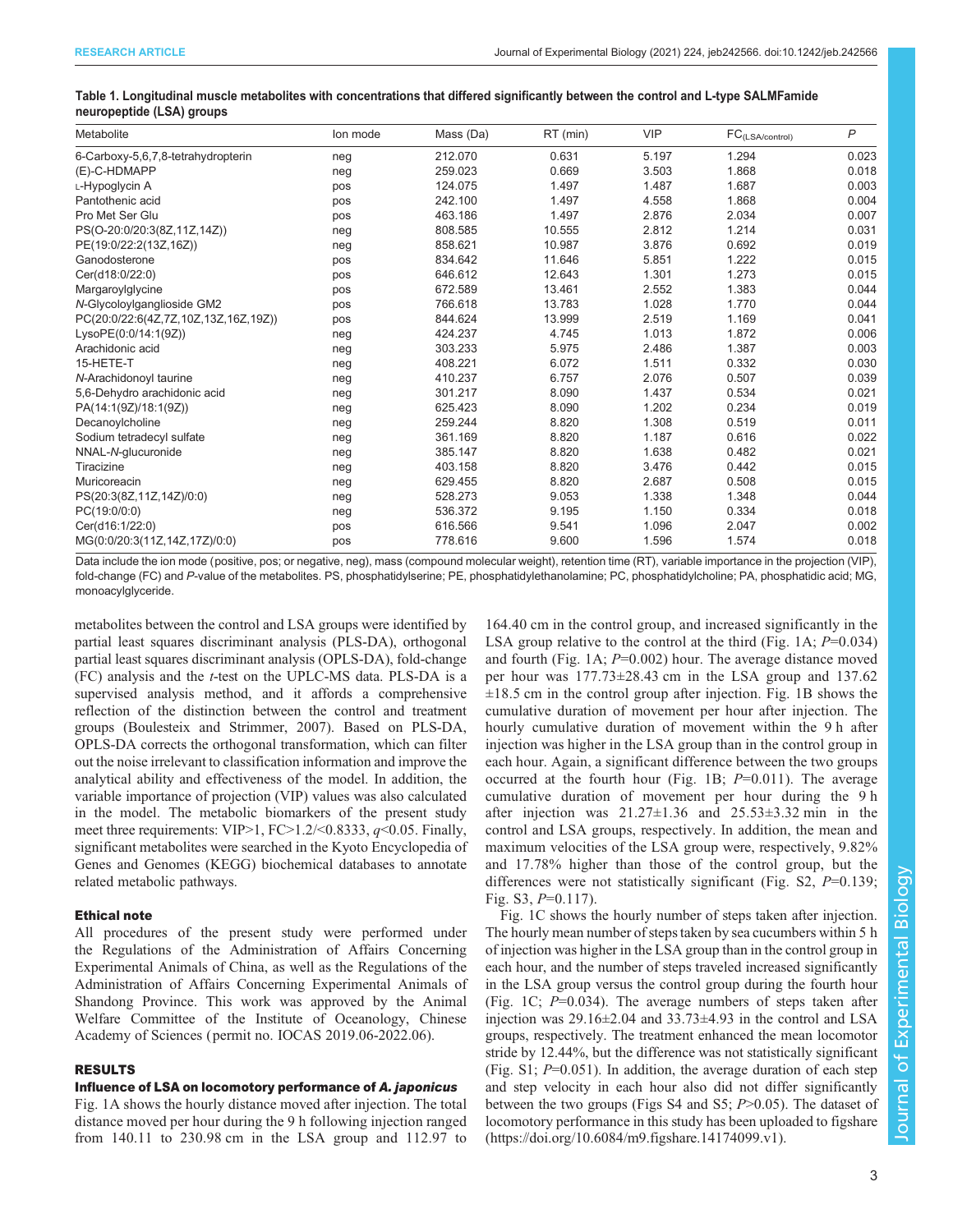<span id="page-3-0"></span>



japonicus. (A) Hourly total distance traveled, (B) cumulative duration of movement and (C) total number of steps taken by A. japonicus in the control and LSA groups. Each bar and vertical line represent the mean ±s.e.m. (n=12 for each group). One-way analysis of variance followed by Tukey's post hoc multiple comparison tests were used in analyses. Asterisks indicate a significant difference from the control in each hour (\*P<0.05,  $*$  $P< 0.01$ ).



# Influence of LSA on longitudinal muscle physiology of A. japonicus

Both PLS-DA and OPLS-DA are supervised discriminant statistical methods that were used to identify the metabolic differences in longitudinal muscle tissues between the control and LSA-treated groups. The abscissa in the PLS-DA diagram represents the first principal component PC1  $(t_1)$ , and the ordinate represents the second principal component PC2  $(t_2)$  ([Fig. 2](#page-4-0)A). R2 $X_1$  and R2 $X_2$  are the cumulative interpretation rates of the model, and they were 0.237 and 0.134 for the PLS-DA of our results. OPLS-DA filters out the noise associated with the classification information of PLS-DA, which improves the analytical power and effectiveness of the model.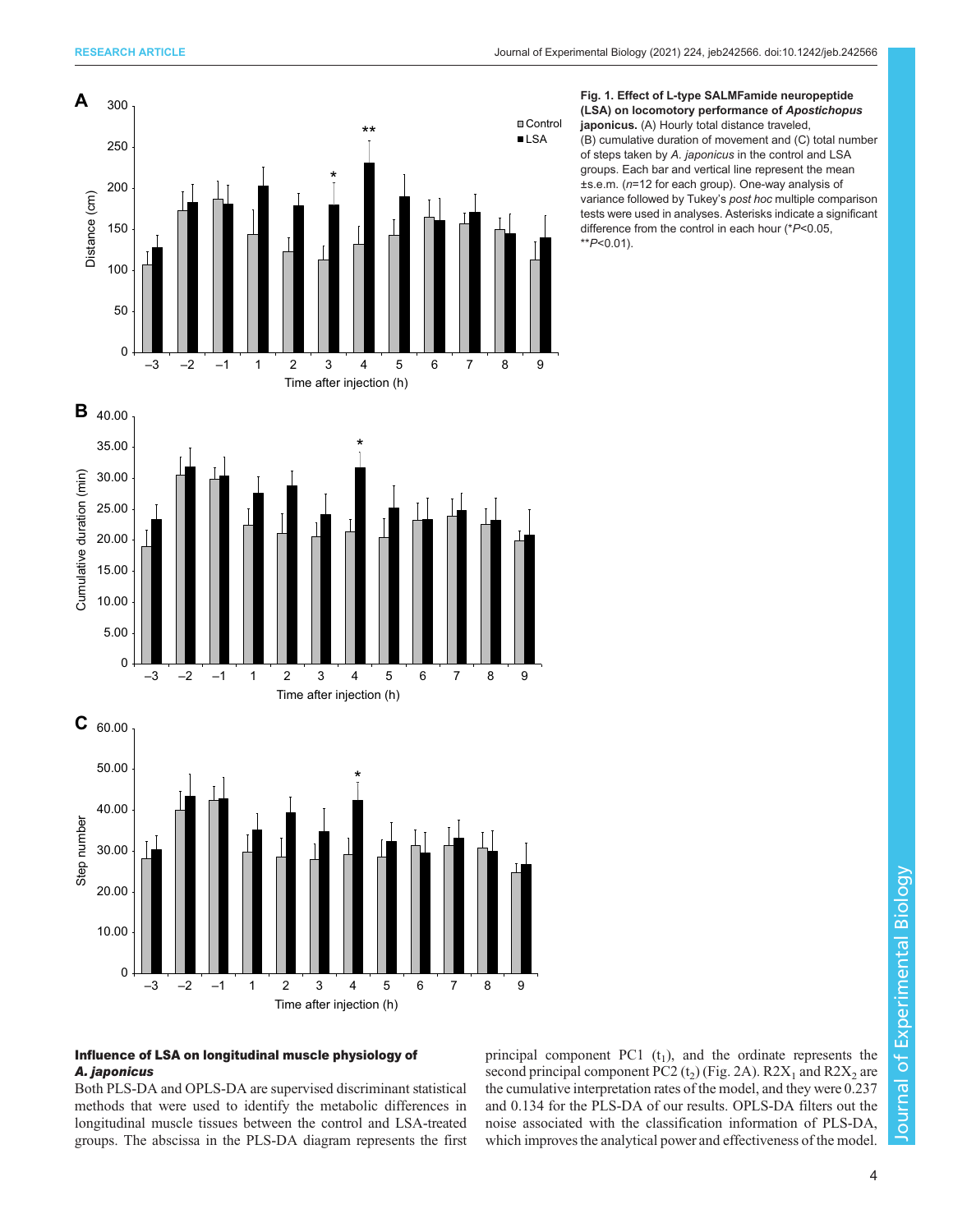<span id="page-4-0"></span>

Fig. 2. Metabolite differences between control and LSA groups. (A) Partial least squares discriminant analysis (PLS-DA) and (B) orthogonal partial least squares discriminant analysis (OPLS-DA) scores. The x-axis and y-axis represent the first principal component (PC1) and the second principal component (PC2), respectively.

It maximizes the difference between groups. Each point in the figure represents a sample, and the control (green dot) and LSA (blue square) groups clearly are differentiated from each other (Fig. 2B). Fig. 3 shows a heat map of overall altered metabolites. The rows represent the changed metabolites and the columns represent the longitudinal muscle tissue samples. Different colors indicate different abundance intensities (mean value acquired from all detected samples from the same group). Both Figs 2 and 3 show significant metabolite differentiation between the control and LSA groups.

Analysis using  $t$ -tests ( $P < 0.05$ ) and the OPLS-DA model (VIP>1.0) identified 27 key metabolites from the positive (10) and negative (17) ion patterns that showed significant changes; levels of 16 of them increased and levels of 11 decreased after LSA administration [\(Table 1](#page-2-0)). The increased metabolites included pantothenic acid, lysophosphatidylethanolamine (LysoPE), arachidonic acid (ARA), phosphatidylcholine [PC(20:0/22:6)], N-glycoloylganglioside GM2 and Cer(d16:1/22:0). Levels of metabolites such as phosphatidylethanolamine (PE), PC(19:0/ 0:0), N-arachidonoyl taurine, tiracizine and muricoreacin were



Fig. 3. Heat maps of overall differential metabolites from the control and LSA groups. Each row represents a differential metabolite and each column represents a muscle sample. Different colors represent different abundance intensities (mean value acquired from all detected samples from the same group).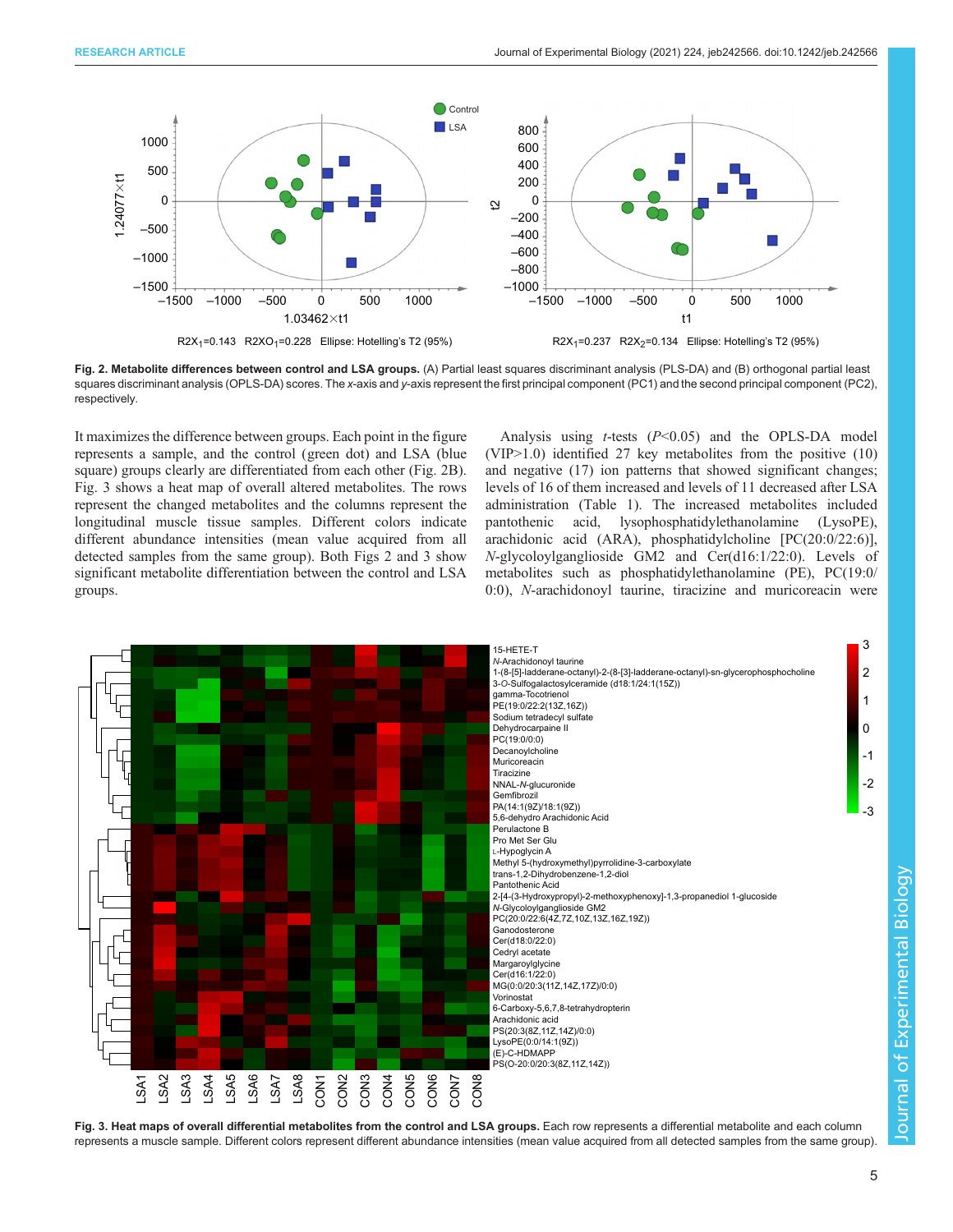decreased in the LSA group. In addition, metabolic pathway enrichment analysis revealed that these metabolites participate in the following five metabolic pathways: linoleic acid metabolism, pantothenate and CoA biosynthesis, β-alanine metabolism, biosynthesis of unsaturated fatty acids, and arachidonic acid metabolism. The first four pathways were disturbed significantly after LSA treatment (Fig. 4,  $P<0.05$ ). The dataset of metabolomics in this study has been uploaded to figshare ([https://doi.org/10.6084/](https://doi.org/10.6084/m9.figshare.14174099.v1) [m9.figshare.14174099.v1\)](https://doi.org/10.6084/m9.figshare.14174099.v1).

# **DISCUSSION**

# Effect of LSA on locomotor behavior of A. japonicus

Our behavioral data indicated that LSA participated in the regulation of locomotor activity of A. japonicus, and this was particularly true for exercise endurance. The significantly greater distance, number of steps and cumulative duration of movement traveled per hour at the fourth hour after injection suggested that LSA can stimulate locomotor endurance within a certain period of time in this species. Similarly, the pedal peptide-type neuropeptide of A. japonicus can accelerate the cumulative duration of movement in the seventh hour after injection [\(Ding et al., 2020](#page-7-0)), and the time period expected for LSA to regulate the locomotion of A. *japonicus* is reasonable in this study. The effects of neuropeptides on locomotory performance have been widely studied in invertebrates. For example, neuropeptide F1a and neuropeptide F2 can inhibit stage-related locomotor behavior of locusts, and the downstream nitric oxide synthase regulates these two neuropeptides to adjust locomotory plasticity by controlling the synthesis of nitric oxide in the brain of locusts ([Hou et al., 2017](#page-7-0)). The effect of neuropeptide DH31 on the circadian rhythm of locomotion in Drosophila was discovered by the gene knockout method [\(Goda et al., 2019](#page-7-0)). [Yang et al. \(2016\)](#page-8-0) reported that the GdFFD neuropeptide can suppress the locomotor ability of Aplysia, mainly by enhancing the activity of the parapedal commissural nerve in the central nervous system. The increased locomotor behavior of nematode npr-1 mutants is caused by progressive amplification of multiple types of sensory neurons, including stretch sensing, touch sensitive and nociceptive neurons, which promote movement by secreting neuropeptides and glutamate [\(Choi et al., 2015\)](#page-7-0).

Although the effects of diverse neuropeptides on invertebrate locomotion have been widely reported, studies of the effects of SALMFamide neuropeptides on locomotor behavior are scarce. In echinoderms, SALMFamide neuropeptides can give rise to the relaxation and eversion of the cardiac stomach in A. rubens [\(Melarange et al., 1999](#page-7-0)). They can also result in intestinal contraction in the sea cucumber Stichopus japonicus [\(Ohtani et al.,](#page-7-0) [1999\)](#page-7-0). In addition, nerve fibers immunoreactive to S1 and S2 are present in the tube feet and apical muscles of A. rubens, suggesting that they are involved in the locomotor systems of sea stars [\(Newman](#page-7-0) [et al., 1995](#page-7-0)). Two SALMFamide neuropeptides identified in the sea cucumber Holothuria glaberrima can induce relaxation of longitudinal muscle bands and intestinal muscle tension [\(Díaz-](#page-7-0)[Miranda and García-Arrarás, 1995](#page-7-0); [Diaz-Miranda et al., 1995](#page-7-0)).

The results of our study revealed that the stride of A. japonicus increased slightly after LSA injection, indicating that LSA might be involved in the modulation of muscle relaxation in the process of locomotor behavior. This result is consistent with the conclusion of previous studies that SALMFamide neuropeptides act as muscle relaxants in echinoderms. In addition, the distance and number of steps traveled and cumulative duration of movement per hour were significantly higher at the fourth hour post-treatment in the LSA group compared with the control, suggesting that LSA can promote the locomotor endurance of A. japonicus within a certain period of

time. The increased mean and maximum velocity, and average step velocity in the LSA group revealed that this neuropeptide can improve the locomotor efficiency of sea cucumbers to some extent. In summary, the results of this study indicated that LSA is involved in the regulation of locomotor behavior in sea cucumbers; more precisely, it promotes locomotor endurance.

# Possible physiological mechanisms underlying the stimulation of locomotor activity by LSA in A. japonicus

In the present study, the locomotory performance of A. japonicus was significantly increased relative to the control at the fourth hour after LSA injection; thus, we selected this time point to evaluate LSA-induced changes in metabolite levels in longitudinal muscle tissues. The control and LSA groups exhibited different muscle metabolite profiles, and it was obvious that a combination of metabolic pathways, rather than a single one, was involved in the stimulation of locomotor activity of sea cucumbers. The levels of pantothenic acid, LysoPE and ARA were significantly higher in the muscle tissues of sea cucumbers in the LSA group, whereas the level of PE decreased significantly. Additionally, the ratio of PE to PC was possibly altered after LSA administration. These metabolites are categorized into four main pathways: linoleic acid metabolism, pantothenate and coenzyme A (CoA) biosynthesis, β-alanine metabolism, and biosynthesis of unsaturated fatty acids. All of these metabolites and metabolic pathways may be involved in the physiological mechanisms responsible for the observed LSAinduced promotion of locomotory endurance and efficiency in A. japonicus.

Pantothenic acid, also known as vitamin B5, consists of pantoate (a, γ-dihydroxy-β-β dimethylbutyrate) and β-alanine (β-Ala) and is a category B water-soluble vitamin. It occurs in almost all types of animal and plant tissues and is especially common in liver, eggs, yeast and grains. A small portion of pantothenic acid exists in free form, but most of it binds to CoA or acyl carrier protein (ACP, a component of a fatty acid synthase complex) to become a biologically active vitamin B5 complex [\(Tahiliani and Beinlich,](#page-8-0) [1991\)](#page-8-0). CoA and ACP can be used as carriers for acyl groups in enzymatic reactions and participate in the synthesis of fatty acids and cholesterol or sterols, oxidation of fatty acids and pyruvic acid or α-ketoglutarate, and bioacetylation [\(Gonthier et al., 1998\)](#page-7-0).



Fig. 4. KEGG pathway enrichment of overall differential metabolites from the control and LSA groups. The x-axis shows the enriched pathway, and the y-axis shows the significance level of pathway enrichment. Values above the red and blue dashed lines represent P<0.01 and P<0.05.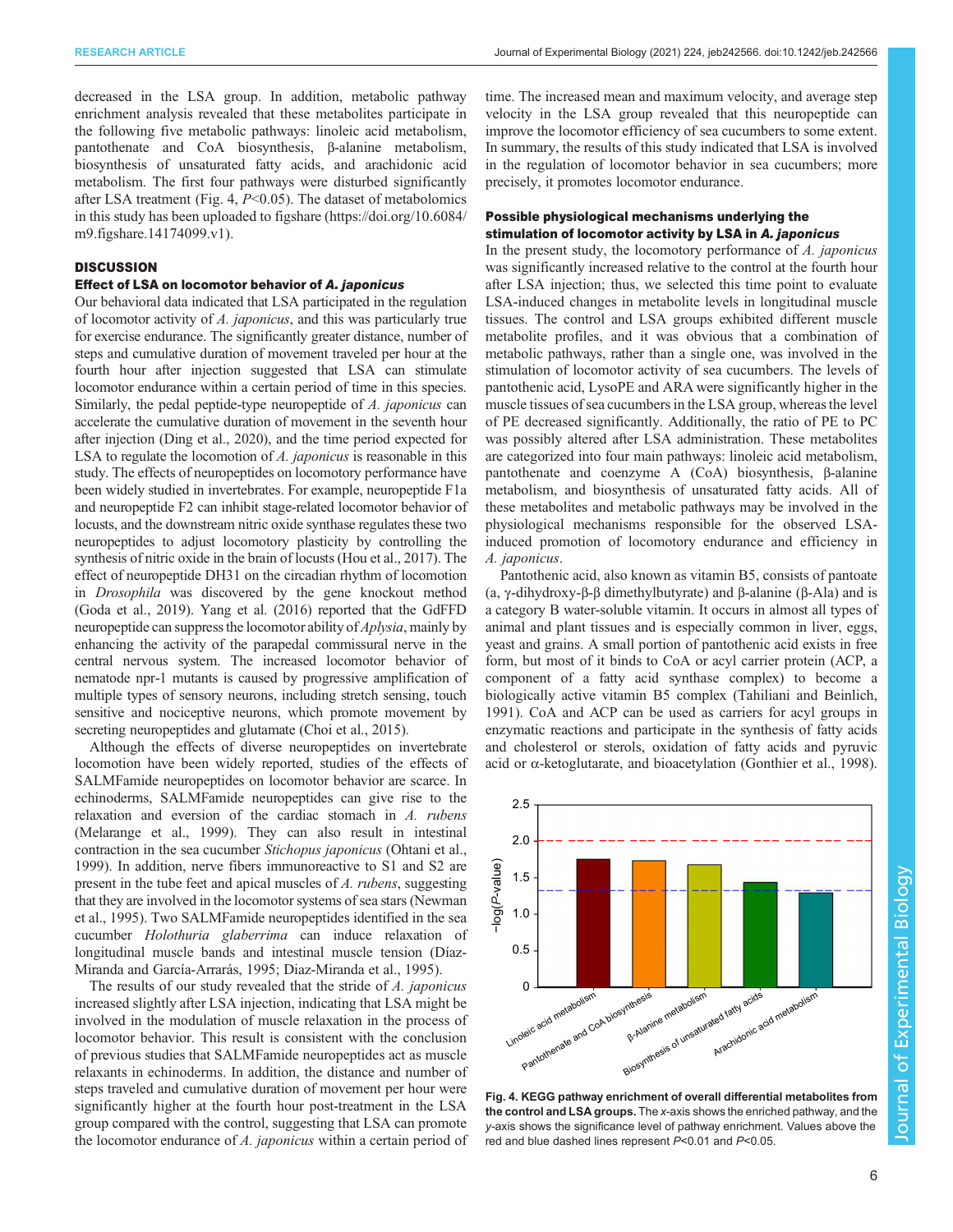Thus, pantothenic acid participates in the production of energy in organisms and controls the metabolism of fatty acids, which is essential for almost all forms of life. In most tissues in organisms, pantothenic acid is transported into cells to synthesize CoA. The main conversion process is: pantothenic acid→ pantothenylcysteine→pantatheine→4′-P-pantetheine-dephospho CoA→CoA. CoA plays a key role in the supply of energy to living organisms. It is a cofactor for more than 70 enzyme reaction pathways in organisms, including carbohydrate decomposition, fatty acid oxidation, amino acid decomposition, pyruvate degradation and the tricarboxylic acid cycle, and these processes provide nearly 90% of the energy during the life of the organism. We found that the content of pantothenic acid in the muscle tissues of the LSA group was increased significantly relative to that of the control group. Considering the key role of pantothenic acid in fatty acid decomposition and body function, this result suggested that the increased level of pantothenic acid led to an enhanced energy supply to the muscle, which may explain how LSA promoted locomotor endurance and efficiency in A. japonicus.

ARA is a polyunsaturated omega-6 fatty acid that is widely found in various organisms. Previous studies have shown that ARA is present in the sea urchin Diadema savignyi and in A. japonicus, and it accounts for the highest proportion (>50%) of polyunsaturated fatty acids in the egg and body wall in D. savignyi ([Kim et al., 2018; Ding](#page-7-0) [et al., 2020](#page-7-0)). ARA also is a precursor for various bioactive lipid mediators and has potential roles in muscle anabolism and ion channel activation [\(Ding et al., 2020\)](#page-7-0). Additional intake of ARA is likely to enhance muscle adaptability during the recovery of muscle after acute training in humans [\(Mitchell et al., 2018](#page-7-0)). In addition, cytochrome P450 epoxidase can oxidize ARA into four regioisomeric epoxy eicosatrienoic acids that can relax the blood vessels, and the  $K^+$ ion channel of vascular smooth muscle can be activated by cytochrome P450 metabolites of ARA ([Hu and Kim, 1993\)](#page-7-0). ARA and other fatty acids can directly activate  $K^+$  ion channels in smooth muscle cells, and  $K^+$  ion channels are closely related to intercellular signaling [\(Ordway et al., 1989\)](#page-7-0). ARA also can increase the sensitivity of smooth muscle to  $Ca^{2+}$  by inhibiting myosin phosphatase activity [\(Gong et al., 1992](#page-7-0)). We found that the concentration of ARA in the longitudinal muscle tissues of A. *japonicus* increased after LSA injection, which agrees with the effect of pedal peptide-type neuropeptide on muscle tissues of A. japonicus reported by [Ding](#page-7-0) [et al. \(2020\).](#page-7-0) LSA may activate  $K^+$  ion channels in the muscle cells of sea cucumbers, thereby affecting the signal transduction function of muscle cells and enhancing muscle adaptability. This process is a potential physiological mechanism by which LSA promoted the locomotor endurance and efficiency of A. japonicus.

PE and PC are the major phospholipids in almost all cell membranes, and the composition of cell membrane phospholipids is closely related to muscle function, which in turn is related to mitochondria, cell growth, muscle contraction, locomotory performance and insulin sensitivity. ([Heden et al., 2016](#page-7-0)). A study of hepatopathy revealed that the ratio of PC to PE is a key factor regulating cell membrane integrity and that a reduction of this ratio will cause loss of integrity of the cell membrane and result in hepatopathy [\(Li et al., 2006\)](#page-7-0). After specifically knocking out the enzymes related to PC and PE, researchers found that the synthesis of PE decreased, the value of PC/PE increased, and reduced endoplasmic reticulum/sarcoplasmic reticulum Ca2+-ATPase activity and skeletal muscle ultimately resulted in reduced motor behavior ([Funai et al., 2013](#page-7-0), [2016](#page-7-0); [Selathurai et al., 2015\)](#page-7-0). Therefore, glucose metabolism, muscle contraction and locomotor behavior may be associated with the ratio of PC to PE. After acute

and long-term physical exercise, the PC/PE ratio in skeletal muscle is reduced ([Lee et al., 2018\)](#page-7-0), and the ratio also plays an important role in skeletal muscle metabolism [\(Wilson et al., 1981](#page-8-0); [Stuart et al.,](#page-8-0) [1988;](#page-8-0) [Goodyear and Kahn, 1998](#page-7-0)). In addition, PC and PE convert to lysophosphatidylcholine (LysoPC) and LysoPE, catalyzed by phospholipase A2. PC contains two fatty acids, whereas LysoPC and LysoPE contain only one fatty acid [\(Alberts et al., 2002](#page-7-0)). Our metabolomics data revealed that PE and PC(19:0/0:0) levels decreased and PC(20:0/22:6) and LysoPE levels increased significantly in the longitudinal muscle of A. *japonicus* after LSA administration. Although it is difficult to determine the trend of the PC/PE value, a change in this ratio would result in alteration of the fluidity and permeability of the muscle cell membrane in A. japonicus, which would influence the physiological function of the muscle cells. [Wu et al. \(2012\)](#page-8-0) previously demonstrated that the PC/PE ratio is involved in regulating behavioral plasticity of animals. Because the phospholipid composition is crucial for muscle contraction and locomotor behavior in animals and SALMFamides serve as muscle relaxants in echinoderms, changes in membrane fluidity and the physiology of muscle cells caused by changes in the PC/PE value may be a physiological mechanism underlying the improved locomotor endurance and efficiency observed in LSA-treated A. japonicus.

### Conclusion

We found that LSA participates in the regulation of locomotor behavior of A. japonicus. The significantly greater distance and number of steps moved and cumulative duration of movement per hour after injection indicated that this neuropeptide can improve the locomotor endurance of A. *japonicus*. The increased mean and maximum velocities and stride also suggested that LSA enhanced the locomotor efficiency of sea cucumbers. The metabolomics analysis of longitudinal muscle tissues suggested that the increased level of pantothenic acid led to an enhanced energy supply to the muscle. A higher concentration of ARA may activate  $K^+$  ion channels, thereby affecting the signal transduction function of muscle cells and enhancing muscle adaptability. In addition, the increased LysoPE and altered value of PE/PC would result in a change of membrane fluidity and permeability, and consequently influence the physiological function of the muscle cells. Therefore, the alteration of these metabolites would be the physiological mechanisms responsible for the behavioral effects of LSA in A. japonicus.

#### Acknowledgements

We are very grateful to Prof. Maurice Elphick and Muyan Chen for providing the sequence and structure of the L-type SALMFamide in this study.

#### Competing interests

The authors declare no competing or financial interests.

### Author contributions

Conceptualization: L.Z.; Methodology: K.D., P.Z., Q.F., X.G.; Software: K.D., X.F.; Validation: X.G.; Formal analysis: K.D., X.F., X.L.; Investigation: K.D., P.Z., Q.F., S.Z., X.G.; Resources: L.Z.; Data curation: L.Z., X.F., S.Z., X.G., X.L.; Writing original draft: K.D.; Writing - review & editing: K.D., L.Z.; Visualization: L.Z., P.Z., Q.F., S.Z., X.G., X.L.; Supervision: L.Z., P.Z., X.L.; Project administration: L.Z.; Funding acquisition: L.Z.

### Funding

This work was supported by the National Natural Science Foundation of China (41876157), the STS Program of the Chinese Academy of Sciences (KFJ-STS-ZDTP-077), and the Key Deployment Project of the Center for Ocean Mega-Science, Chinese Academy of Sciences (COMS2019Q15).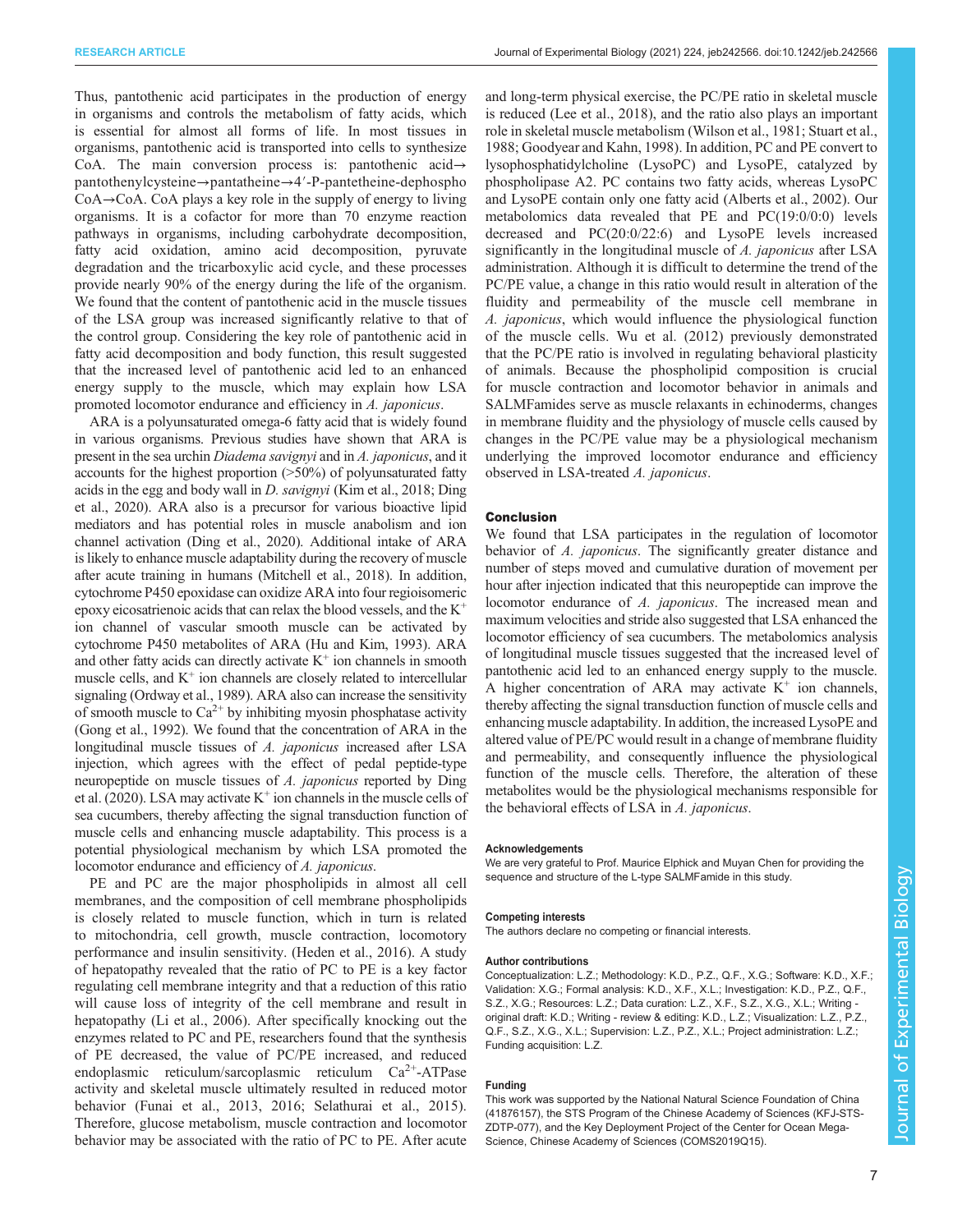### <span id="page-7-0"></span>Data availability

The locomotory performance dataset is available from the figshare repository: <https://doi.org/10.6084/m9.figshare.14174099.v1>

### References

- Alberts, B., Johnson, A., Lewis, J., Raff, M. and Roberts, K. (2002). Molecular Biology of the Cell (4th Ed). J. Biol. Educ. 37, 45-47.
- Boulesteix, A. L. and Strimmer, K. (2007). Partial least squares: a versatile tool for the analysis of high-dimensional genomic data. Brief. Bioinform. 8, 32-44.
- Byrne, M. [\(2001\). The morphology of autotomy structures in the sea cucumber](https://doi.org/10.1242/jeb.204.5.849) Eupentacta quinquesemita [before and during evisceration.](https://doi.org/10.1242/jeb.204.5.849) J. Exp. Biol. 204, [849-863. doi:10.1242/jeb.204.5.849](https://doi.org/10.1242/jeb.204.5.849)
- [Chen, M., Talarovicova, A., Zheng, Y., Storey, K. B. and Elphick, M. R.](https://doi.org/10.1038/s41598-019-45271-3) (2019). [Neuropeptide precursors and neuropeptides in the sea cucumber](https://doi.org/10.1038/s41598-019-45271-3) Apostichopus japonicus[: a genomic, transcriptomic and proteomic analysis.](https://doi.org/10.1038/s41598-019-45271-3) Sci. Rep. 9, 8829. [doi:10.1038/s41598-019-45271-3](https://doi.org/10.1038/s41598-019-45271-3)
- [Choi, S., Taylor, K. P., Chatzigeorgiou, M., Hu, Z., Schafer, W. R. and Kaplan,](https://doi.org/10.1371/journal.pgen.1005359) J. M. [\(2015\). Sensory neurons arouse](https://doi.org/10.1371/journal.pgen.1005359) C. elegans locomotion via both glutamate and neuropeptide release. PLoS Genet. 11[, e1005359. doi:10.1371/journal.pgen.](https://doi.org/10.1371/journal.pgen.1005359) [1005359](https://doi.org/10.1371/journal.pgen.1005359)
- Díaz-Miranda, L. and García-Arrarás, J. E. [\(1995\). Pharmacological action of the](https://doi.org/10.1016/0742-8413(94)00094-Q) [heptapeptide GFSKLYFamide in the muscle of the sea cucumber](https://doi.org/10.1016/0742-8413(94)00094-Q) Holothuria glaberrima (Echinodermata). [Comp. Biochem. Physiol. C Pharmacol. Toxicol.](https://doi.org/10.1016/0742-8413(94)00094-Q) Endocrinol. 110[, 171-176. doi:10.1016/0742-8413\(94\)00094-Q](https://doi.org/10.1016/0742-8413(94)00094-Q)
- Dí[az-Miranda, L., Blanco, R. E. and Garc](https://doi.org/10.1002/cne.903520410)ía-Arrarás, J. E. (1995). Localization of [the heptapeptide GFSKLYFamide in the sea cucumber](https://doi.org/10.1002/cne.903520410) Holothuria glaberrima [\(Echinodermata\): a light and electron microscopic study.](https://doi.org/10.1002/cne.903520410) J. Comp. Neurol. 352, [626-640. doi:10.1002/cne.903520410](https://doi.org/10.1002/cne.903520410)
- [Ding, K., Zhang, L. B., Zhang, T., Yang, H. and Brinkman, R.](https://doi.org/10.3389/fphys.2019.00221) (2019). The effect of [melatonin on locomotor behavior and muscle physiology in the sea cucumber](https://doi.org/10.3389/fphys.2019.00221) Apostichopus japonicus. Front. Physiol. 10[, 221. doi:10.3389/fphys.2019.00221](https://doi.org/10.3389/fphys.2019.00221)
- [Ding, K., Zhang, L. B., Fan, X. H., Guo, X. Y., Liu, X. and Yang, H. S.](https://doi.org/10.3389/fphys.2020.559348) (2020). The [effect of pedal peptide-type neuropeptide on locomotor behavior and muscle](https://doi.org/10.3389/fphys.2020.559348) [physiology in the sea cucumber](https://doi.org/10.3389/fphys.2020.559348) Apostichopus japonicus. Front. Physiol. 11, [559348. doi:10.3389/fphys.2020.559348](https://doi.org/10.3389/fphys.2020.559348)
- Elphick, M. R. [\(2012\). The protein precursors of peptides that affect the mechanics](https://doi.org/10.1371/journal.pone.0044492) [of connective tissue and/or muscle in the echinoderm](https://doi.org/10.1371/journal.pone.0044492) Apostichopus japonicus. PLoS ONE 7[, e44492. doi:10.1371/journal.pone.0044492](https://doi.org/10.1371/journal.pone.0044492)
- Elphick, M. R. and Melarange, R. [\(2001\). Neural control of muscle relaxation in](https://doi.org/10.1242/jeb.204.5.875) echinoderms. J. Exp. Biol. 204[, 875-885. doi:10.1242/jeb.204.5.875](https://doi.org/10.1242/jeb.204.5.875)
- [Elphick, M. R., Price, D. A., Lee, T. D. and Thorndyke, M. C.](https://doi.org/10.1098/rspb.1991.0020) (1991a). The [SALMFamides: a new family of neuropeptides isolated from an echinoderm.](https://doi.org/10.1098/rspb.1991.0020) Proc. Biol. Sci. 243[, 121-127. doi:10.1098/rspb.1991.0020](https://doi.org/10.1098/rspb.1991.0020)
- [Elphick, M. R., Reeve, J. R., Burke, R. D. and Thorndyke, M. C.](https://doi.org/10.1016/0196-9781(91)90083-2) (1991b). Isolation [of the neuropeptide SALMFamide-1 from starfish using a new antiserum.](https://doi.org/10.1016/0196-9781(91)90083-2) Peptides 12[, 455-459. doi:10.1016/0196-9781\(91\)90083-2](https://doi.org/10.1016/0196-9781(91)90083-2)
- [Elphick, M. R., Newman, S. J. and Thorndyke, M. C.](https://doi.org/10.1242/jeb.198.12.2519) (1995). Distribution and [action of SALMFamide neuropeptides in the starfish](https://doi.org/10.1242/jeb.198.12.2519) Asterias rubens. J. Exp. Biol. 198[, 2519-2525. doi:10.1242/jeb.198.12.2519](https://doi.org/10.1242/jeb.198.12.2519)
- [Elphick, M. R., Achhala, S. and Martynyuk, N.](https://doi.org/10.1371/journal.pone.0059076) (2013). The evolution and diversity of SALMFamide neuropeptides. PLoS ONE 8[, e59076. doi:10.1371/journal.pone.](https://doi.org/10.1371/journal.pone.0059076) [0059076](https://doi.org/10.1371/journal.pone.0059076)
- [Elphick, M. R., Semmens, D. C., Blowes, L. M., Levine, J., Lowe, C. J.,](https://doi.org/10.3389/fendo.2015.00002) Arnone, M. I. and Clark, M. S. [\(2015\). Reconstructing SALMFamide](https://doi.org/10.3389/fendo.2015.00002) [neuropeptide precursor evolution in the phylum Echinodermata: ophiuroid and](https://doi.org/10.3389/fendo.2015.00002) [crinoid sequence data provide new insights.](https://doi.org/10.3389/fendo.2015.00002) Front. Endocrinol. 6, 2. doi:10.3389/ [fendo.2015.00002](https://doi.org/10.3389/fendo.2015.00002)
- Fricker, L. D. [\(2012\). Neuropeptides and other bioactive peptides: from discovery to](https://doi.org/10.4199/C00058ED1V01Y201205NPE003) function. Colloquium. 1[, 1-122. doi:10.4199/C00058ED1V01Y201205NPE003](https://doi.org/10.4199/C00058ED1V01Y201205NPE003)
- [Funai, K., Song, H., Yin, L., Lodhi, I. J., Wei, X., Yoshino, J., Coleman, T. and](https://doi.org/10.1172/JCI65726) Semenkovich, C. F. [\(2013\). Muscle lipogenesis balances insulin sensitivity and](https://doi.org/10.1172/JCI65726) [strength through calcium signaling.](https://doi.org/10.1172/JCI65726) J. Clin. Invest. 123, 1229-1240. doi:10.1172/ [JCI65726](https://doi.org/10.1172/JCI65726)
- [Funai, K., Lodhi, I. J., Spears, L. D., Yin, L., Song, H., Klein, S. and](https://doi.org/10.2337/db15-0659) Semenkovich, C. F. [\(2016\). Skeletal muscle phospholipid metabolism](https://doi.org/10.2337/db15-0659) [regulates insulin sensitivity and contractile function.](https://doi.org/10.2337/db15-0659) Diabetes. 65, 358-370. [doi:10.2337/db15-0659](https://doi.org/10.2337/db15-0659)
- [Goda, T., Umezaki, Y., Alwattari, F., Seo, H. W. and Hamada, F. N.](https://doi.org/10.1038/s41598-018-37107-3) (2019). [Neuropeptides PDF and DH31 hierarchically regulate free-running rhythmicity in](https://doi.org/10.1038/s41598-018-37107-3) [Drosophila circadian locomotor activity.](https://doi.org/10.1038/s41598-018-37107-3) Sci. Rep. 9, 838. doi:10.1038/s41598- [018-37107-3](https://doi.org/10.1038/s41598-018-37107-3)
- [Gomes, I., Wardman, J. H., Stockton, S. D., , Jr and Devi, L. A.](https://doi.org/10.4199/C00082ED1V01Y201304NPE004) (2013). Neuropeptide receptors. Colloquium 2[, 1-167. doi:10.4199/](https://doi.org/10.4199/C00082ED1V01Y201304NPE004) [C00082ED1V01Y201304NPE004](https://doi.org/10.4199/C00082ED1V01Y201304NPE004)
- [Gong, M. C., Fuglsang, A., Alessi, D., Kobayashi, S., Cohen, P., Somlyo, A. V.](https://doi.org/10.1016/S0021-9258(19)36636-0) and Somlyo, A. P. [\(1992\). Arachidonic acid inhibits myosin light chain](https://doi.org/10.1016/S0021-9258(19)36636-0) [phosphatase and sensitizes smooth muscle to calcium.](https://doi.org/10.1016/S0021-9258(19)36636-0) J. Biol. Chem. 267, [21492-21498. doi:10.1016/S0021-9258\(19\)36636-0](https://doi.org/10.1016/S0021-9258(19)36636-0)
- [Gonthier, A., Boullanger, P., Fayol, V. and Hartmann, D. J.](https://doi.org/10.1080/01971529808005479) (1998). Development [of an ELISA for pantothenic acid \(vitamin B5\) for application in the nutrition and](https://doi.org/10.1080/01971529808005479) biological fields. [J. Immunoass. Immunoch.](https://doi.org/10.1080/01971529808005479) 19, 167-194. doi:10.1080/ [01971529808005479](https://doi.org/10.1080/01971529808005479)
- Goodyear, L. J. and Kahn, B. B. [\(1998\). Exercise, glucose transport, and insulin](https://doi.org/10.1146/annurev.med.49.1.235) sensitivity. Annu. Rev. Med. 49[, 235-261. doi:10.1146/annurev.med.49.1.235](https://doi.org/10.1146/annurev.med.49.1.235)
- [Heden, T. D., Neufer, P. D. and Funai, K.](https://doi.org/10.1016/j.tem.2016.05.007) (2016). Looking beyond structure: [membrane phospholipids of skeletal muscle mitochondria.](https://doi.org/10.1016/j.tem.2016.05.007) Trends Endocrin. Met. 27[, 553-562. doi:10.1016/j.tem.2016.05.007](https://doi.org/10.1016/j.tem.2016.05.007)
- [Hou, L., Yang, P., Jiang, F., Liu, Q., Wang, X. and Kang, L.](https://doi.org/10.7554/eLife.22526) (2017). The [neuropeptide F/nitric oxide pathway is essential for shaping locomotor plasticity](https://doi.org/10.7554/eLife.22526) underlying locust phase transition. eLife 6[, e22526. doi:10.7554/eLife.22526](https://doi.org/10.7554/eLife.22526)
- Hu, S. and Kim, H. S. (1993). Activation of  $K^+$  [channel in vascular smooth muscles](https://doi.org/10.1016/0014-2999(93)90805-R) [by cytochrome P450 metabolites of arachidonic acid.](https://doi.org/10.1016/0014-2999(93)90805-R) Eur. J. Pharmacol. 230, [215-221. doi:10.1016/0014-2999\(93\)90805-R](https://doi.org/10.1016/0014-2999(93)90805-R)
- [Kato, S., Tsurumaru, S., Taga, M., Yamane, T., Shibata, Y., Ohno, K.,](https://doi.org/10.1016/j.ydbio.2008.11.003) [Fujiwara, A., Yamano, K. and Yoshikuni, M.](https://doi.org/10.1016/j.ydbio.2008.11.003) (2009). Neuronal peptides [induce oocyte maturation and gamete spawning of sea cucumber,](https://doi.org/10.1016/j.ydbio.2008.11.003) Apostichopus japonicus. Dev. Biol. 326[, 169-176. doi:10.1016/j.ydbio.2008.11.](https://doi.org/10.1016/j.ydbio.2008.11.003) [003](https://doi.org/10.1016/j.ydbio.2008.11.003)
- Kim, H. D. T., Quoc, L. P., Nguyen, P. H., Lan, P. D. and Dinh, T. T. (2018). Research on the component of lipid classes, fatty acid from egg and body of sea urchin Diadema savignyi (Audouin, 1809). J. Pharmacogn. Phytochem. 7, 836-840.
- [Lee, S., Norheim, F., Gulseth, H. L., Langleite, T. M., Aker, A., Gundersen, T. E.,](https://doi.org/10.1038/s41598-018-24976-x) [Holen, T., Birkeland, K. I., Drevon, C. A.](https://doi.org/10.1038/s41598-018-24976-x) (2018). Skeletal muscle [phosphatidylcholine and phosphatidylethanolamine respond to exercise and](https://doi.org/10.1038/s41598-018-24976-x) [influence insulin sensitivity in men.](https://doi.org/10.1038/s41598-018-24976-x) Sci. Rep. 8, 6531. doi:10.1038/s41598-018- [24976-x](https://doi.org/10.1038/s41598-018-24976-x)
- [Li, Z., Agellon, L. B., Allen, T. M., Umeda, M., Jewell, L., Mason, A. and](https://doi.org/10.1016/j.cmet.2006.03.007)<br>Vance, D. E. (2006). The ratio of phosphatidylcholine to Vance, D. E. (2006). The ratio of phosphatidylcholine [phosphatidylethanolamine influences membrane integrity and steatohepatitis.](https://doi.org/10.1016/j.cmet.2006.03.007) Cell Metab.. 3[, 321-331. doi:10.1016/j.cmet.2006.03.007](https://doi.org/10.1016/j.cmet.2006.03.007)
- Liao, Y. (1980). The aspidochirote holothurians of China with erection of a new genus. In Echinoderms: Present and Past (ed. M. Jangous), pp. 115-120. Rotterdam: AA Balkema.
- Melarange, R. and Elphick, M. R. [\(2003\). Comparative analysis of nitric oxide and](https://doi.org/10.1242/jeb.00197) [SALMFamide neuropeptides as general muscle relaxants in starfish.](https://doi.org/10.1242/jeb.00197) J. Exp. Biol. 206[, 893-899. doi:10.1242/jeb.00197](https://doi.org/10.1242/jeb.00197)
- [Melarange, R., Potton, D. J., Thorndyke, M. C. and Elphick, M. R.](https://doi.org/10.1098/rspb.1999.0847) (1999). [SALMFamide neuropeptides cause relaxation and eversion of the cardiac](https://doi.org/10.1098/rspb.1999.0847) stomach in starfish. Proc. Biol. Sci. 266[, 1785-1789. doi:10.1098/rspb.1999.0847](https://doi.org/10.1098/rspb.1999.0847)
- Mitchell, C. J., D'[souza, R. F., Figueiredo, V. C., Chan, A., Aasen, K.,](https://doi.org/10.1152/japplphysiol.01100.2017) [Durainayagam, B., Mitchell, S., Sinclair, A. J., Egner, I. M., Raastad, T. et al.](https://doi.org/10.1152/japplphysiol.01100.2017) [\(2018\). Effect of dietary arachidonic acid supplementation on acute muscle](https://doi.org/10.1152/japplphysiol.01100.2017) [adaptive responses to resistance exercise in trained men: a randomized](https://doi.org/10.1152/japplphysiol.01100.2017) controlled trial. J. Appl. Physiol. 124[, 1080-1091. doi:10.1152/japplphysiol.](https://doi.org/10.1152/japplphysiol.01100.2017) [01100.2017](https://doi.org/10.1152/japplphysiol.01100.2017)
- [Newman, S. J., Elphick, M. R. and Thorndyke, M. C.](https://doi.org/10.1098/rspb.1995.0128) (1995). Tissue distribution of [the SALMFamide neuropeptides S1 and S2 in the starfish](https://doi.org/10.1098/rspb.1995.0128) Asterias rubens using [novel monoclonal and polyclonal antibodies. I. Nervous and locomotory systems.](https://doi.org/10.1098/rspb.1995.0128) Proc. Biol. Sci. 261[, 139-145. doi:10.1098/rspb.1995.0128](https://doi.org/10.1098/rspb.1995.0128)
- Ohtani, M., Iwakoshi, E., Muneoka, Y., Minakata, H. and Nomoto, K. (1999). Isolation and Characterization of Bioactive Peptides from the Sea cucumber, Stichopus japonicus. Peptide Science — Present and Future. Netherlands: Springer.
- [Ordway, R. W., Walsh, J. V. and Singer, J. J.](https://doi.org/10.1126/science.2471269) (1989). Arachidonic acid and other [fatty acids directly activate potassium channels in smooth muscle cells.](https://doi.org/10.1126/science.2471269) Science 244[, 1176-1179. doi:10.1126/science.2471269](https://doi.org/10.1126/science.2471269)
- O'Shea, M. and Schaffer, M. [\(1985\). Neuropeptide function: the invertebrate](https://doi.org/10.1146/annurev.ne.08.030185.001131) contribution. Annu. Rev. Neurosci 8[, 171-198. doi:10.1146/annurev.ne.08.](https://doi.org/10.1146/annurev.ne.08.030185.001131) [030185.001131](https://doi.org/10.1146/annurev.ne.08.030185.001131)
- [Pan, Y., Zhang, L., Lin, C., Sun, J., Kan, R. and Yang, H.](https://doi.org/10.1016/j.physbeh.2015.02.046) (2015). Influence of flow [velocity on motor behavior of sea cucumber](https://doi.org/10.1016/j.physbeh.2015.02.046) Apostichopus japonicus. Physiol. Behav. 144[, 52-59. doi:10.1016/j.physbeh.2015.02.046](https://doi.org/10.1016/j.physbeh.2015.02.046)
- Pinillos, M. L., Pedro, N. D., Alonso-Gómez, A. L., Alonso-Bedate, M. and Delgado, M. J. [\(2001\). Food intake inhibition by melatonin in goldfish \(](https://doi.org/10.1016/S0031-9384(00)00399-1)Carassius auratus). Physiol. Behav. 72[, 629-634. doi:10.1016/S0031-9384\(00\)00399-1](https://doi.org/10.1016/S0031-9384(00)00399-1)
- [Rowe, M. L., Achhala, S. and Elphick, M. R.](https://doi.org/10.1016/j.ygcen.2013.12.002) (2014). Neuropeptides and [polypeptide hormones in echinoderms: new insights from analysis of the](https://doi.org/10.1016/j.ygcen.2013.12.002) [transcriptome of the sea cucumber](https://doi.org/10.1016/j.ygcen.2013.12.002) Apostichopus japonicus. Gen. Comp. Endocr. 197[, 43-55. doi:10.1016/j.ygcen.2013.12.002](https://doi.org/10.1016/j.ygcen.2013.12.002)
- Saleuddin, A. S., (eds. A., Lange and I., Orchard) (2020). Advances in Invertebrate (Neuro)Endocrinology, Vol. 1. A Collection of Reviews in the Post-Genomic Era. Taylor and Francis.
- [Selathurai, A., Kowalski, G. M., Burch, M. L., Sepulveda, P., Risis, S.,](https://doi.org/10.1016/j.cmet.2015.04.001) [Lee-Young, R. S., Lamon, S., Meikle, P. J., Genders, A. J., Mcgee, S. L.](https://doi.org/10.1016/j.cmet.2015.04.001) et al. [\(2015\). The CDP-ethanolamine pathway regulates skeletal muscle](https://doi.org/10.1016/j.cmet.2015.04.001) [diacylglycerol content and mitochondrial biogenesis without altering insulin](https://doi.org/10.1016/j.cmet.2015.04.001) sensitivity. Cell Metab. 21[, 718-730. doi:10.1016/j.cmet.2015.04.001](https://doi.org/10.1016/j.cmet.2015.04.001)

Biology